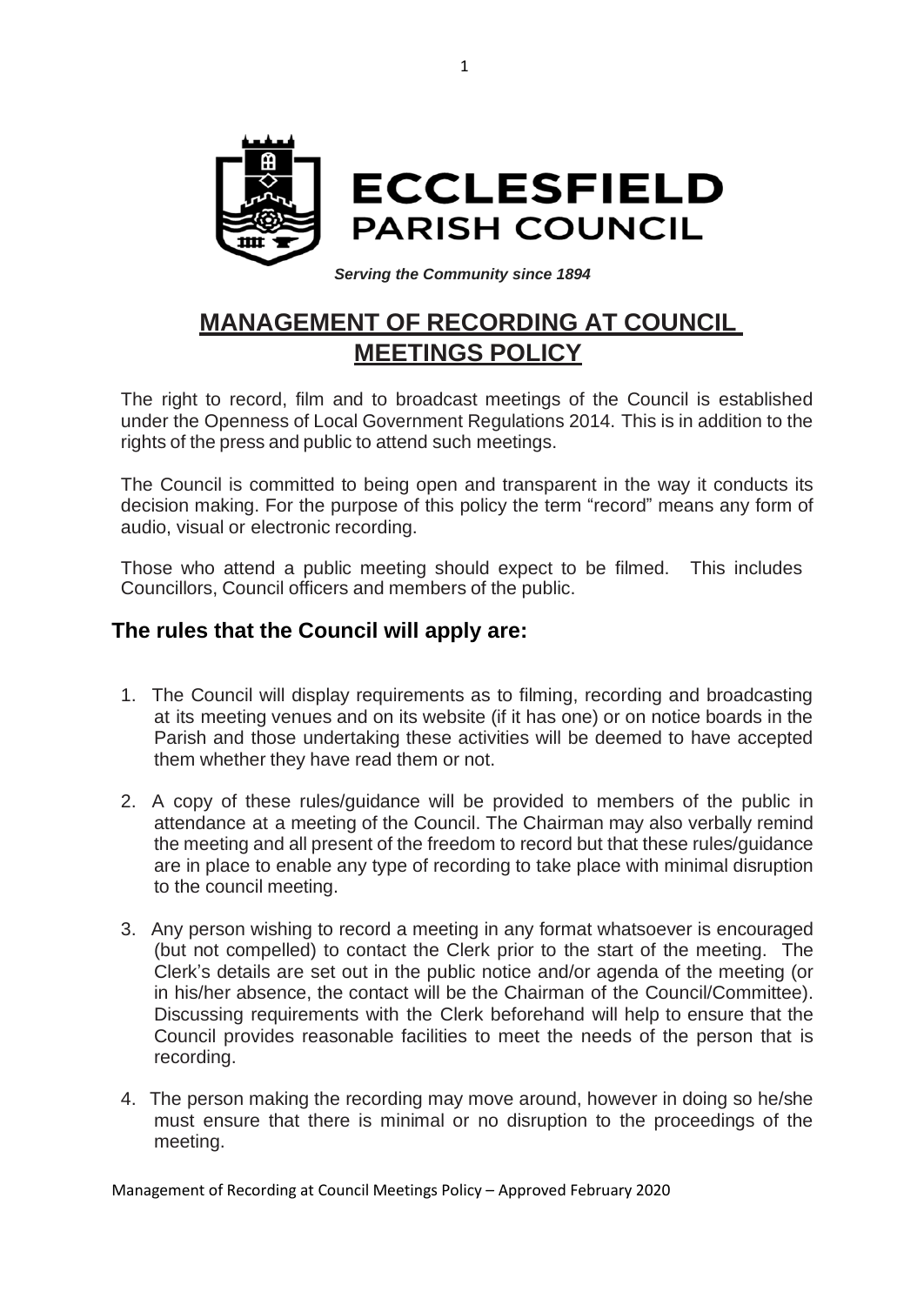- 5. Any person recording the Council meeting is reminded that the "Public Participation" period may not be part of the formal meeting and that they should take legal advice for themselves as to their rights to make any recording during that period.
- 6. Where the press and public are excluded from a meeting or part of a meeting owing to the confidential nature of the business to be transacted, recording of that meeting or that part of the meeting will not be permitted.
- 7. The specific filming of children or young people under the age of 18 who are present cannot take place unless their parents/guardians have given their written consent. This provision also applies to vulnerable adults whereby the consent of a responsible adult is required, i.e. a medical professional, carer or legal guardian. Where the permission is given, filming of these people can take place.
- 8. The Council requests that all recording is overt (i.e. clearly visible to anyone at the meeting) but cannot compel those who are recording to do so.
- 9. The use of digital and social media recording tools, e.g. Twitter, blogging or audio recording, are allowed as long as this type of recording is carried out in a non-disruptive way and only to the extent that it does not interfere with the ability of any person present to follow the debate.
- 10. Any person making a recording has no right to interrupt a Council meeting by asking questions or making comments for the purpose of the recording. The person recording has no right to ask Councillors, officers or any members of the public who have been given permission to contribute orally to the meeting to repeat a statement for the purposes of the recording.
- 11. The Chairman of the meeting has absolute discretion to stop or suspend recording if, in his/her reasonable opinion, continuing to do so would prejudice proceedings at the meeting or if the person recording is in breach of these rules/guidance.
- 12. Persons who are recording are requested not to leave their equipment unattended, where possible, and are responsible for their equipment at all times.
- 13. The recording and reporting on meetings of the Council is subject to the law and it is the responsibility of those doing the recording and reporting to ensure compliance. This will include the Human Rights Act, the Data Protection Act 2018, the General Data Protection Regulation (GDPR) and the laws of libel and defamation. The Council expects that the recording will not be edited in a way that could lead to misinterpretation or misrepresentation of the

proceedings or infringement of the Council values or in a way that ridicules or

Management of Recording at Council Meetings Policy – Approved February 2020